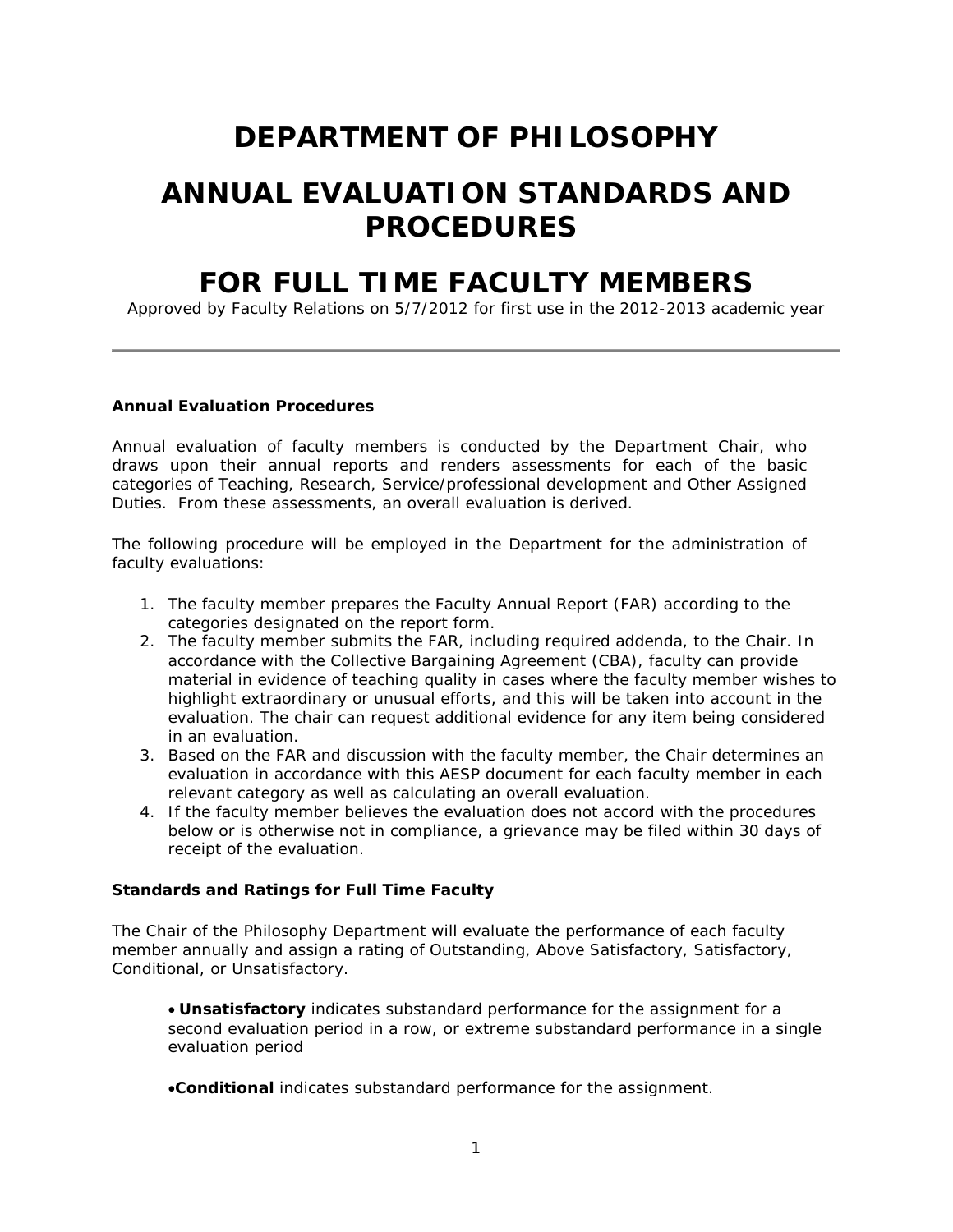•**Satisfactory** indicates performance that is at expectation for the assignment.

•**Above Satisfactory** indicates performance above expectation for the assignment.

•**Outstanding** is reserved for exceptional performance for the assignment. It indicates excellence in the profession and adherence to the highest standards of the university and the profession. In order to receive an evaluation of "outstanding", the faculty member must have at least a "satisfactory" in all categories.

The overall annual evaluation level for full-time faculty members will be determined according to their percentage of effort in each category (i.e., Instructional Activities, Research and Creative Activities, Service, and Other, if relevant) using a mathematical formula based on each faculty member's distribution of percentage of effort in each category for the given year. The annual percentage of effort assignment for each category will be multiplied according to the following scale (Outstanding  $= 4$ , Above Satisfactory  $= 3$ , Satisfactory = 2, Conditional = 1, Unsatisfactory = 0), and the results from each category will be averaged to determine the overall evaluation. The resulting total will be assigned an overall value according to the following scale:

| $\bullet$ | Outstanding:        | $3.50 - 4.00$ |
|-----------|---------------------|---------------|
|           | Above Satisfactory: | 2.50-3.49     |
| $\bullet$ | Satisfactory:       | $1.50 - 2.49$ |
| $\bullet$ | Conditional:        | $0.50 - 1.49$ |
|           | Unsatisfactory:     | $0.00 - 0.49$ |

### **Assignment of Percentage of Annual Effort**

Each faculty member's annual assignment of effort will be determined by the department Chair and will depend on each person's assignment of particular duties. While all faculty will have different assignments, a typical percentage-based assignment for those on a 3/3 load would be 60/30/10 (teaching/research/service), and a typical assignment for those on a 4/4 load would be 85/5/10).

For full time faculty, each three-credit course taught (excluding summer courses) will be assigned no less than 10% and no more than 12.5% of the faculty annual effort. Generally, 10% of annual effort will be assigned only for courses that a faculty member has taught before, do not require any significant revision, or are taught in multiple sections.

Faculty who wish to emphasize research productivity may request that the minimum of 10% annual effort per course be applied to their assignments of percentage of annual effort. The effort that would have been otherwise assigned in teaching must be assigned to research.

Also, 12.5% of effort will typically be awarded only for courses that faculty members are teaching for the first time or revising significantly, for example, for delivery in a new mode of instruction for the first time. In rare cases, the Chair may assign more than 12.5% for a particular course (e.g., a large lecture course) if there is a substantial increase in student credit hour production without significant additional costs to the department**.**

Each full-time faculty member will be assigned 10% of his/her annual effort for service, with the exception of those whose teaching loads are reduced due to administrative duties. Tenure-earning faculty will be assigned 5% of annual effort for service, with the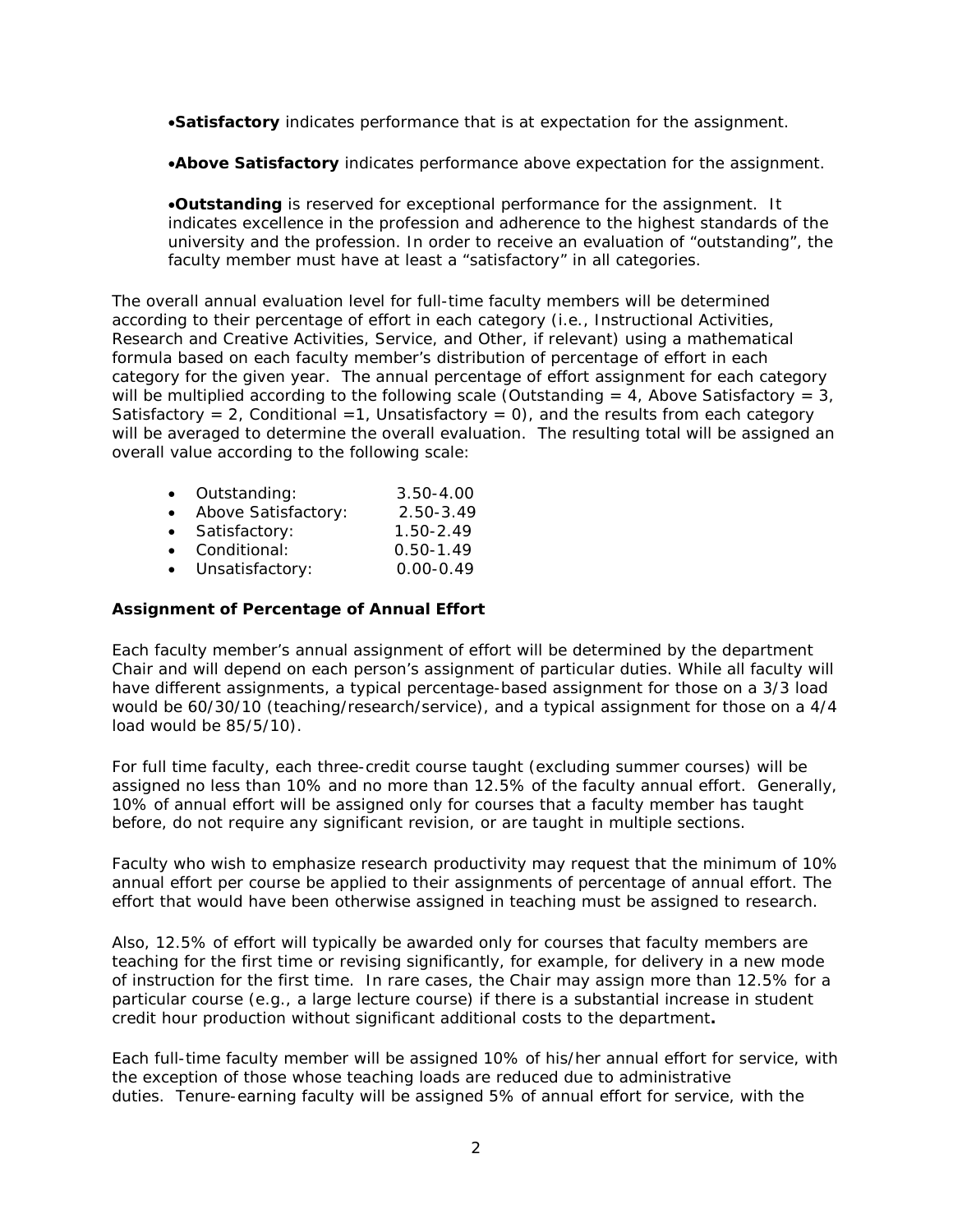remaining percentage of annual effort will be added to the research assignment. (For example a typical annual assignment of effort for a tenured faculty member would be Teaching =  $60\%$ , Research =  $30\%$ , Service =  $10\%$ , for a tenure-earning faculty member would be Teaching =  $50\%$ , Research =  $45\%$ , Service =  $5\%$ )

Instructors with a teaching load of more than 80% will not be required to engage in research to earn an overall "Satisfactory," "Above Satisfactory," or even "Outstanding" evaluation, which may be based exclusively on the Teaching and Service evaluation standards. Even at a low research assignment (e.g., in the case of instructors who have a high teaching load), the expectation is that the faculty member will keep current in his/her field.

# **The Annual Evaluation and its Relation to Other Kinds of Evaluation**

Article 10 of the Collective Bargaining Agreement provides for three separate evaluations: Annual Evaluation (for which this AESP defines the terms of reference), Cumulative Progress Evaluations (CPE), and Sustained Performance Evaluations (SPE). While Annual Evaluations are included in promotion and tenure applications, their primary intent is to evaluate all faculty on an annual basis, regardless of rank, assignment, or promotion/tenure intentions. CPEs, on the other hand, are explicitly intended to be a multi-year assessment of one's progress toward promotion/tenure. As such, it is conceivable that someone could earn a satisfactory or higher on Annual Evaluations for multiple years, and yet receive a CPE that indicates that he/she is not on track for promotion/tenure. It is crucial that candidates for promotion/tenure regard the CPE as the central evaluative document and most useful guide in that process. The Annual Evaluation, on the other hand, is the central evaluative document in relation to a faculty member's annual assignment.

# **I. TEACHING AND INSTRUCTIONAL ACTIVITIES**

The Department of Philosophy is committed to excellence in teaching and maintaining the highest standards of the profession. While a set of fairly objective standards has been established by the discipline at large, it is also recognized that a wide range of conditions must be taken into account by the Chair in the evaluation process. The general standards for evaluations are based on the following:

# **EVALUATION STANDARDS**

- 1. Contribution of assignment, as measured by criteria that include, for example:
- Number of courses (normal load, more, or fewer)
- Class size (normal number of students for sub-discipline, more, or fewer)
- Assignment of Grades (consistent with historical expectations, higher, or lower)
- Number of preparations, including new course preparations (see Special Efforts below)
- Level and difficulty (graduate, upper division, lower division; new)
- Complexity (method of course delivery, team-taught; interdisciplinary; innovative; experimental)
- Writing intensiveness
- Nature of courses (service, required, elective;)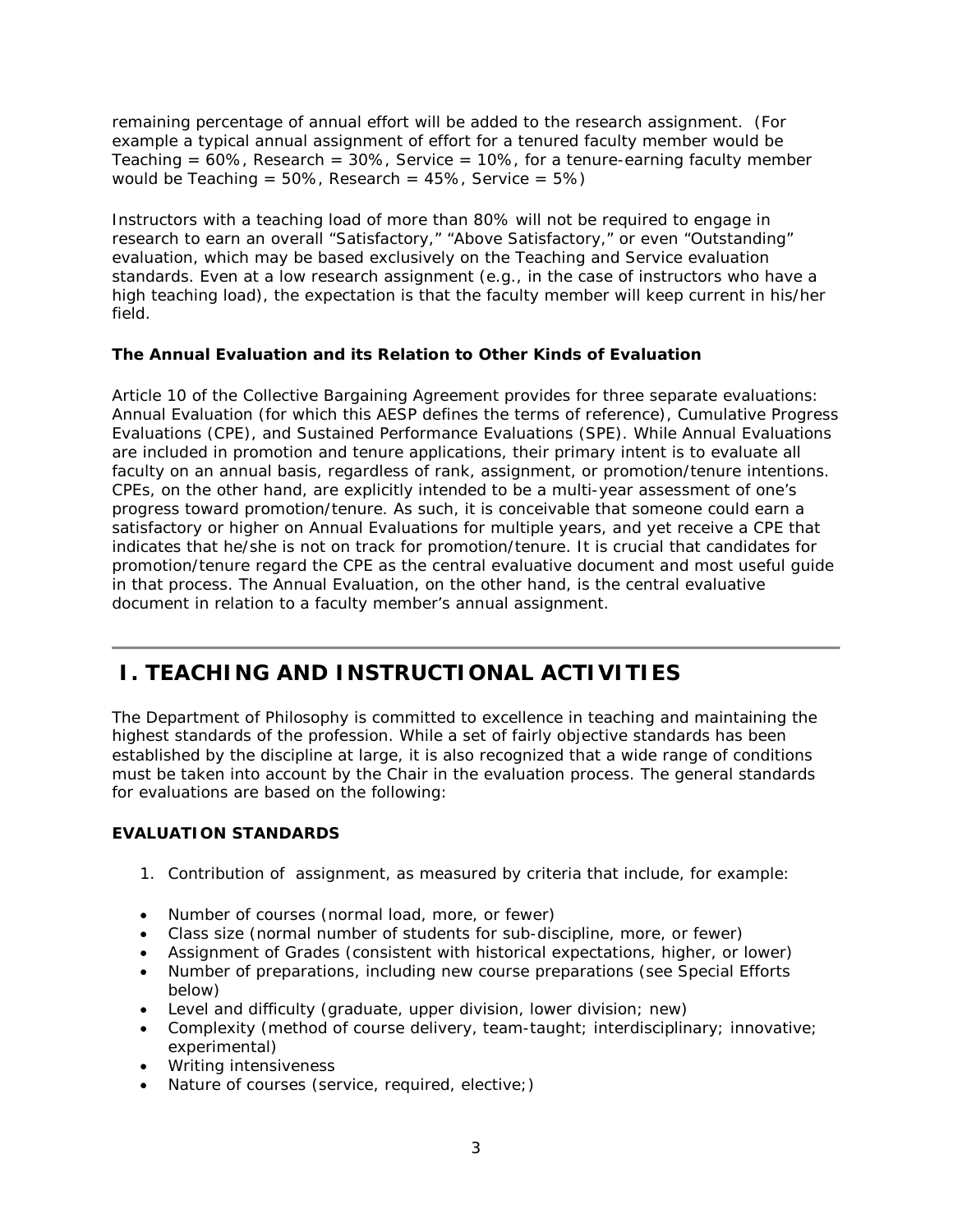- Student contact time (greater than the normal number of office hours/course/term, usually assumed to be 1 hour/week/course)
- Student availability (maintaining office hours; advising; RAMP and other sponsoring)
- Sharing materials and methods, guest lecturing, and helpfulness to colleagues (mentoring; sharing ideas; teaching circles)
- Filling-in for teachers who are absent due to emergency
- Willingness to teach what the Department needs to offer
- 2. Effectiveness: measured by two visits in the same term by the Chair or designee (for tenure-earning faculty - instructors and other non-tenure earning faculty may be evaluated by one or more visits of the Chair or designee), and by formal contextualized student evaluations, including written comments, and by other measures such as faculty peer observations, faculty portfolios, teaching journals, or mentor reports, as appropriate. One might also volunteer, in further support, a brief discursive summary of accomplishments and commentary on teaching and students, and such documentation as the following:
- Course syllabi which meet or exceed UCF's content requirements
- Special assignments, superior papers or other evidence of exceptional performance from the classroom or supervised students;
- An invited classroom evaluation by a peer in a related field;
- An invited classroom evaluation by the Chair or designee.

Please note that, in order for student evaluations to play a role in the evaluation process, a significant portion (e.g., 30%) of the students enrolled in a course need to have filled out these forms.

- 3. Special Efforts, which may include:
- Development of new courses including special topics and Honors seminars
- Extensive revision of established courses, particularly in relation to mode of delivery
- Incorporation of innovative teaching practices, such as new technologies, servicelearning, international study, design and teaching of Honors courses
- Other special instructional assignments such as conducting workshops
- 4. One-on-One Activities: advisement, thesis and graduate project direction, independent studies, student conferences, guest presentations, mentorship of faculty or GTAs, and internship supervision.
- 5. Recognition: teaching grants, awards, media articles or interviews, other formal recognition of excellence.

#### **Unsatisfactory**

Failure to meet the minimum conditions for satisfactory performance for a second consecutive evaluation period without improvement over the prior "Conditional" evaluation, or extreme substandard performance in the current evaluation period.

#### **Conditional**

Failure to meet the minimum conditions for satisfactory performance.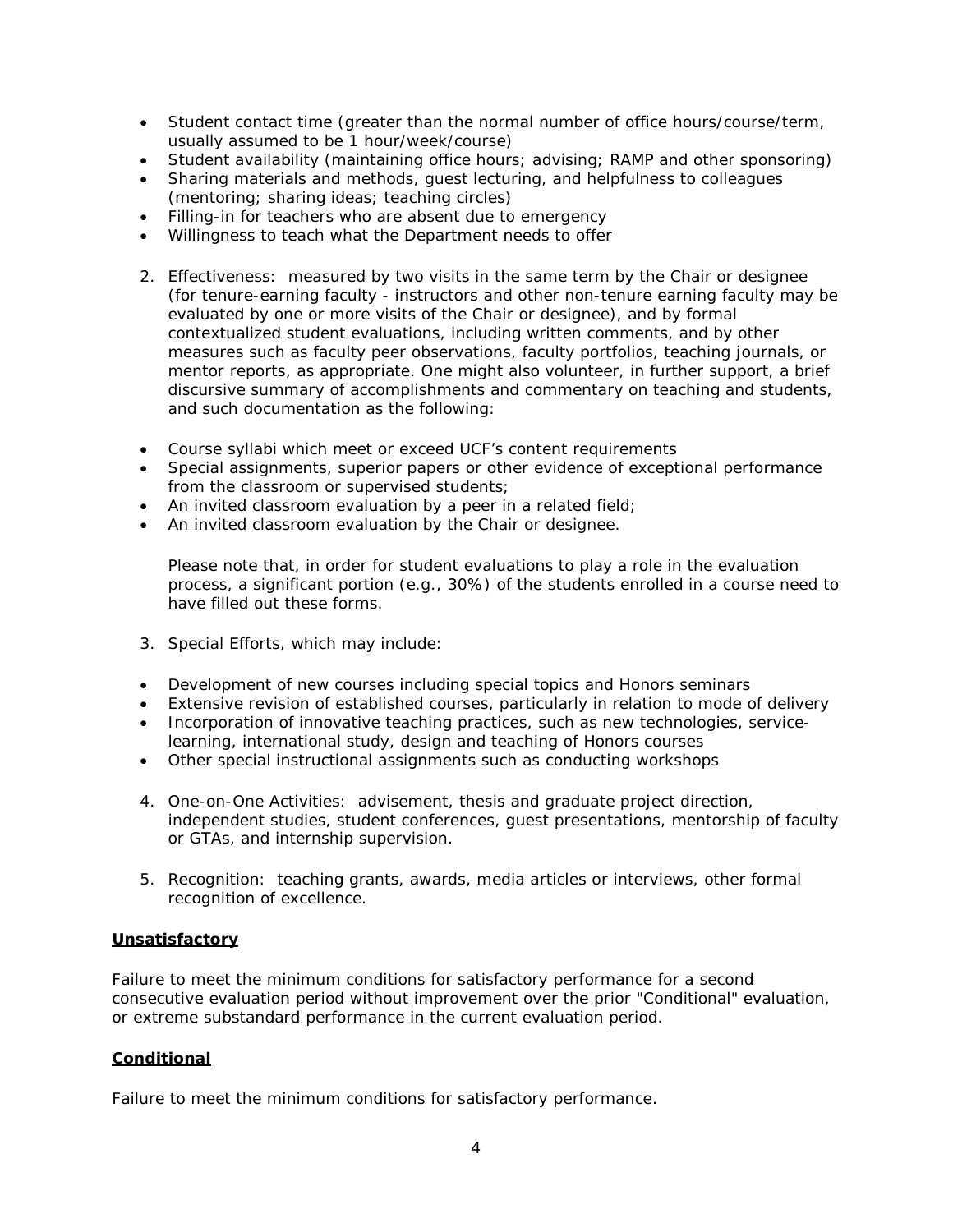# **Satisfactory**

The faculty member will receive a rating of "Satisfactory" in teaching based on fulfilling all of the following standards (this applies to faculty of all loads):

- 1. Meets classes on a regular basis as scheduled
- 2. Holds scheduled office hours
- 3. Replies in a timely fashion to student inquiries
- 4. Provides and follows clear, detailed course syllabi that meet the university requirements
- 5. Makes syllabus available online through CAH website
- 6. Provides regular evaluative feedback on student assignments
- 7. Meets with students during the final examination period in compliance with university regulations
- 8. Submits grades on time
- 9. Submits book orders on time as required by state legislation.

#### **Above Satisfactory**

The faculty member will receive a rating of "Above Satisfactory" if the faculty member meets the standards for a "Satisfactory" rating and in addition attains four of the following (#4, 5, 7, 8, 10 can count multiple times) While not all of these may be open to all department members, there are enough entries on this list to give an equitable chance for all faculty to attain "above satisfactory". Note that the difference between loads is addressed within specific entries on this list. There is no difference in the number of entries required for an "above satisfactory" for those on a 3/3 or 4/4 load.

- 1. Has student evaluations in a majority of undergraduate courses above the department and college mean, or has a majority of ratings in very good or excellent (measured by a comparison of the "Overall Assessment of Instructor" category for excellent and very good). For those with a teaching assignment of more than 80%, this can count as satisfying two standards.
- 2. Receives and/or requests two classroom evaluations (which may include consideration of the course as a whole) from the chair or chair's designate, and receives positive evaluations (evaluation must be provided to department if not done by chair)
- 3. Teaches a graduate course with student evaluations above the department and college mean for graduate courses, or has a majority of ratings in very good or excellent (measured by a comparison of the "Overall Assessment of Instructor" category for excellent and very good).
- 4. Chairs a completed graduate thesis
- 5. Chairs a completed Honors in the Major thesis
- 6. Serves as a committee member for one completed Honors in the Major, MA, MFA or PhD theses and dissertations
- 7. Serves as a committee member for two additional completed Honors in the Major, MA, MFA or PhD theses and dissertations
- 8. Gives independent study or directed reading, directed research courses (or equivalent courses) or supervises an internship that totals at least two hours of semester credit
- 9. Teaches four or more different courses (4 different preparations include different delivery modes—"M" "W") in the annual evaluation period (excluding courses taught in summer term)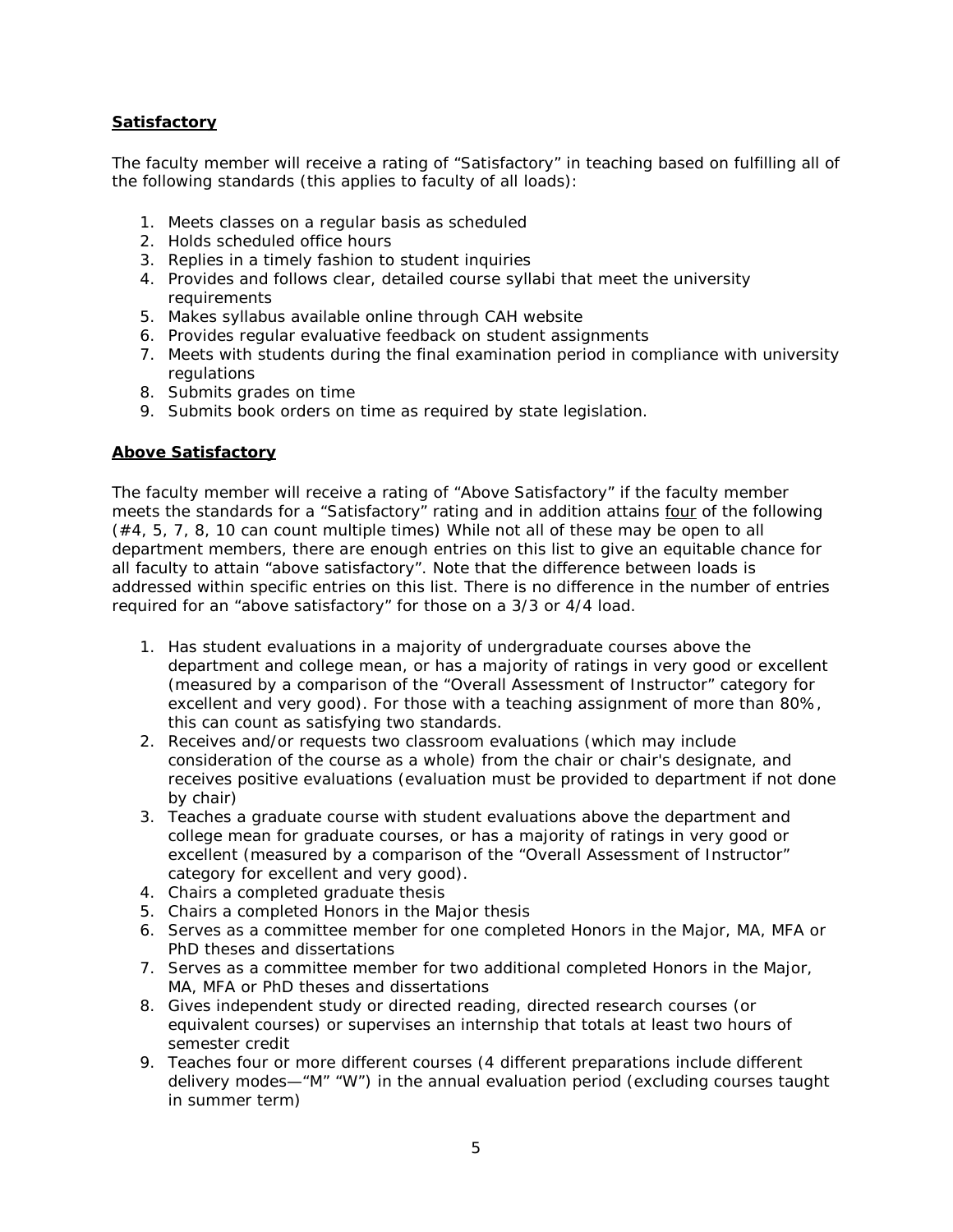- 10.Completes a faculty development conference sponsored by the UCF Faculty Center for Teaching and Learning or an equivalent workshop conducted by a professionally recognized organization, or participates in 6 hours of FCTL workshops during the evaluation period
- 11. Teaches an Honors interdisciplinary seminar in which student evaluations are above the department and college mean, or has a majority of ratings in very good or excellent (measured by a comparison of the "Overall Assessment of Instructor" category for excellent and very good).
- 12.Creates substantial innovative teaching materials (for example, supporting the GEP Unifying Theme, teaching an FCTL workshop, maintaining a widely-used web site) and shares them with other faculty
- 13.Serves as an invited classroom observer or mentors new or junior faculty: shares ideas, assignments, best practices, syllabi, etc.
- 14.Spearheads or participates and contributes substantially to the creation or design of significant program curriculum revision or supports revisions of a program's curriculum by developing new courses
- 15. Teaches service learning course.
- 16. Prepares a white paper or a proposal for a new program
- 17. Performs some other noteworthy teaching activity or teaching development that is not included in the above items. Faculty must provide documentation of such noteworthy activity

#### **Outstanding**

The faculty member will receive a rating of "Outstanding" if the faculty member meets the standards for an "Above Satisfactory" rating and in addition attains one (1) of the following There is no difference in the number of entries required for an "outstanding" for those on a 3/3 or 4/4 load.

- 1. Fulfills a total of six of the standards in the "Above Satisfactory" category
- 2. Wins a UCF TIP or SoTL Award
- 3. Wins a CAH or UCF excellence in teaching award
- 4. Wins a teaching award from a regional, national, or international organization in the faculty member's discipline (NOTE: Appropriate documentation must be supplied by the faculty member.)

# **II. RESEARCH AND CREATIVE ACTIVITIES**

Each specialty within the Department has a different set of standards for judging the prestige of research and creative activity. The list below offers a rough guideline for evaluation, but the differences among specialties should be taken into account by the Chair during the annual evaluation process. This list may be supplemented by advice to the Chair from members of the various specialties, especially in regard to items that may indicate sustained research but do not lead directly or immediately to publications (note – such advice is not to be understood as directly contributing to the evaluation, or substituting for the chair's responsibility in this regard). Judgments of research productivity will be made in light of the portion of faculty members' assignments that are assigned to research and in light of the scholarly genres and expectations in their fields.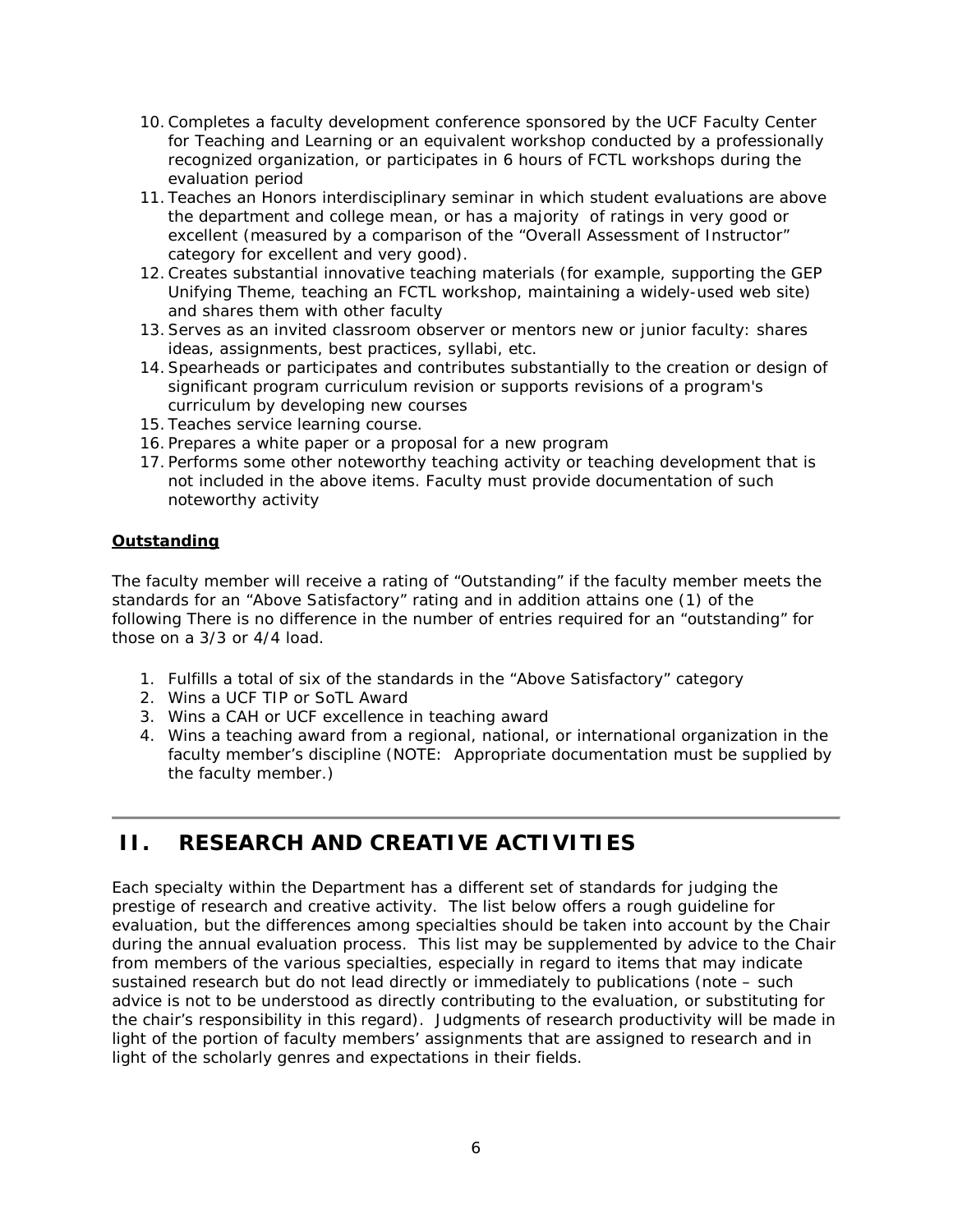It should be noted that, regardless of specialty, publications are a primary goal of scholarly and creative research. At the same time, it is recognized that the publication cycles of academic presses, peer reviewed journals, literary magazines, and the like may result in a faculty member's productivity being skewed from one year to the next. As a result, the Chair will need to take into account faculty productivity in at least the two years immediately prior to the annual evaluation being conducted. For example, in the first case, faculty members who have published several articles in one year may not need to publish any articles in the next year to receive a Satisfactory ranking as long as they have met other of the listed expectations. The Chair may take into account a faculty member's forthcoming work (accepted, in press, or under contract, and work under consideration, including grant applications) in a third year of such a cycle in making this judgment. Although the chair may exercise some judgment in deciding when to give credit for publications in press, in general publication will not be credited in two annual evaluations unless it is of book length.

On research and diverse assignments in the department:

For faculty members with a higher percentage of assignment dedicated to research than the department norm for research active faculty, those persons will be expected to produce at least one additional "satisfactory" criterion or its equivalent for each additional 10% of research dedication to earn a "Satisfactory" rating. The same applies for "Above Satisfactory" and "Outstanding" Ratings.

The inverse applies for those with a lower percentage of assignment dedicated to research than the department norm for research active faculty; one less 'satisfactory' standard or its equivalent will be required for satisfactory, above satisfactory or outstanding ratings. This can also be satisfied by demonstrating appropriate progress on one of the criteria for a "Satisfactory" rating. Even at a low research assignment (e.g., in the case of instructors who have a high teaching load), the expectation is that the faculty member will keep current in his/her field.

The criteria below assume a faculty member with approximately 30% of their assignment devoted to research. 30% is considered a normal research load in Philosophy. In consultation with the chair, evaluation expectations will be adjusted when assigning a higher or lower percentage research assignment.

#### **Special Cases**

A substantial authored book (i.e., an authored book with a reputable academic publisher) should be allowed to count for major significance in the annual research review over a three-year period. If faculty members have used work on the book or acceptance of a contract to qualify for their ratings for a year or two years prior to the work's publication, then those years will be counted as part of the three-year span. If not, the years will be counted forward from the year of the work's publication.

In the evaluation process of research and scholarship, the Chair is encouraged to consider qualitative measures whenever possible, weighing such factors as the relative ranking of publication venues (presses and journals), the acceptance rates for journals, the status of publication sites in the profession, and the competitiveness and academic standing of conferences and professional meetings.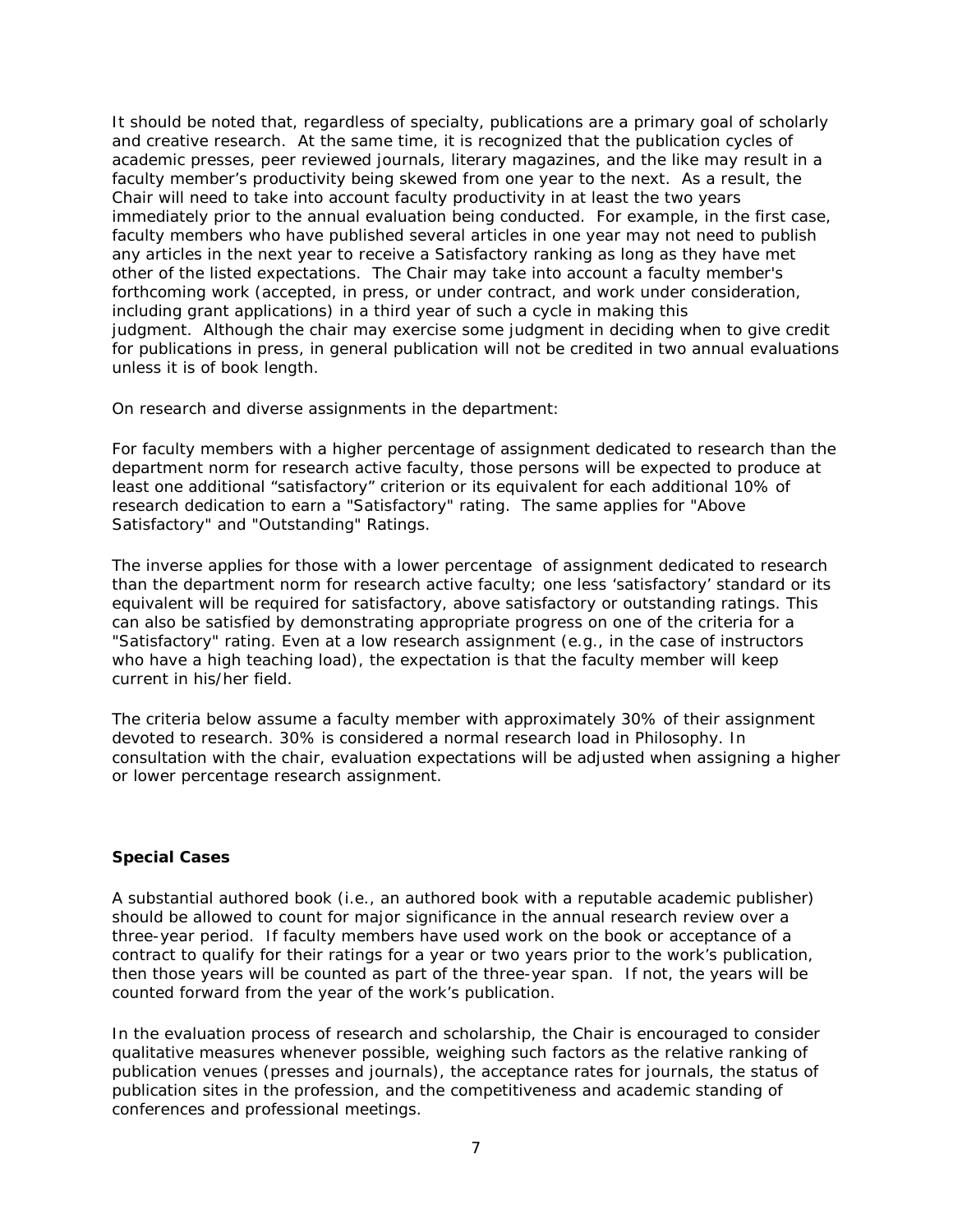In the case where a faculty member considers a publication normally qualifying for Satisfactory as having extraordinary merit or unusual influence on the field, that person may present a case for that item counting as sufficient for Above Satisfactory.

An increasing amount of publishing activity is occurring online, including the transition of established print journals to electronic formats. Therefore, no distinction will be made in evaluations between online and print journals per se. Rather, claims for the significance or special recognition of a publication will be based on the journal's prestige and not its format of delivery.

In some cases, the faculty member and chair may agree on an interdisciplinary project that is not explicitly covered in the criteria below. In that situation, the project could be considered in the evaluation process as long as the standards for satisfactory performance are agreed upon in advance.

#### **Unsatisfactory**

Failure to meet the minimum conditions for satisfactory performance for a second consecutive evaluation period without improvement over the prior "Conditional" evaluation, or extreme substandard performance in the current evaluation period.

#### **Conditional**

Failure to meet the minimum conditions for satisfactory performance.

#### **Satisfactory**

The faculty member will receive a rating of "Satisfactory" for meeting one (1) of the following standards:

- 1. Demonstration of appropriate progress on a book-length manuscript (i.e., progress satisfactory to meeting contract or publisher's deadlines).
- 2. Presents a peer-reviewed paper at a conference
- 3. Publishes a substantial article in a non-peer-reviewed journal or a non-peer-reviewed conference proceedings volume
- 4. Publishes a translation or an interview with a prominent author in a peer-reviewed journal
- 5. Publishes a book review in a top-tier journal or major newspaper (such as the *New York Times*, *Los Angeles Times*, *Chicago Tribune*)
- 6. Publishes a scholarly article or essay, or publishes a paper in a peer reviewed conference proceedings for areas such as cognitive sciences where such work is equivalent to a peer reviewed journal article.
- 7. Publishes a creative article or essay, or a humanities-related creative project in a peer-reviewed journal. In the case of creative or non-traditional humanities work, the faculty member should provide the appropriate means of determining quality in the area (e.g., determining acceptance rates for a literary magazine, reviews of performances, etc.)
- 8. Publishes a book chapter in a peer-reviewed or invited volume
- 9. Prepares an application and applies for an external grant
- 10. Is awarded an internal grant for research
- 11. Presents an invited or keynote address at a regional conference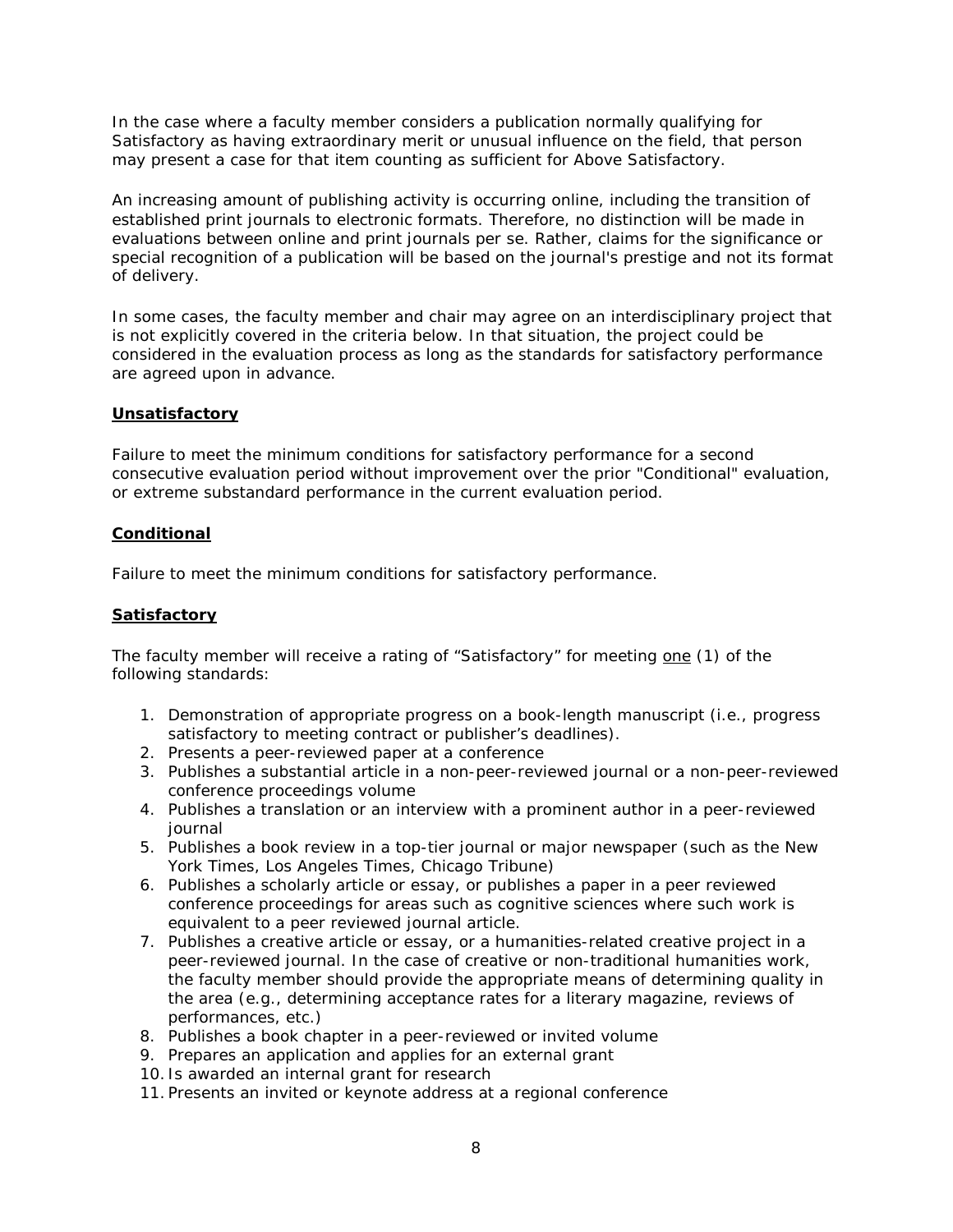- 12. Gives a reading of creative work at a university or other major venue (e.g., national or international book fair)
- 13.Receives at least a revise-resubmit response from the submission of a new article or humanities related project to a peer-reviewed journal

# **Above Satisfactory**

The faculty member will receive a rating of "Above Satisfactory" if the faculty member exceeds the "Satisfactory" standard in the following ways:

- 1. Meet at least two of the "Satisfactory" criteria (or one criterion more than once), with at least one being an actual publication or a significant deliverable resulting from a significant grant. (e.g., a final report for an NEH or NEA grant)
- 2. Meet one of the "Satisfactory" criteria, plus one of the following;
	- a. Presents two papers at regional or national conferences, or presents a paper at an international conference
	- b. Presents an invited or keynote address at a national/international conference
	- c. Is awarded an external grant for research, or continued administration and execution of the research aspects of a multi-year grant.
	- d. Publishes a translation of notable length in a recognized journal
	- e. Significant sustained work on a book, of which the quantity and quality of the writing can be documented by samples, a contract, option, letter of interest, or other demonstration that the project is likely to be published by a scholarly or creative press with national distribution and reputation

# **Outstanding**

The faculty member will receive a rating of "Outstanding" if the faculty member exceeds the "Above Satisfactory" standard in at least one of the following ways:

- 1. Meet at least three of the "Satisfactory" criteria, with at least two being actual publications (i.e., peer reviewed publications in academic journals or conference proceedings, or chapters in academic books)
- 2. Meets two of the "Satisfactory" criteria, with at least one being an actual publication or a significant deliverable resulting from a significant grant, plus one of the "above satisfactory" criteria.
- 3. Publication of a single-authored book in the faculty's field published by a scholarly or creative press with a national distribution and prestigious reputation. Book may be interpreted as any major project that undergoes professional review and achieves independent trade or academic publication, in particular scholarly works, but also textbooks, independently evaluated scholarly websites, or other significant nonfiction studies; novels; collections of short fiction, literary nonfiction, poems, or articles; a play, film script; or other recognized achievement
- 4. Publication of a jointly authored book by a scholarly or creative press with a national distribution and reputation in which the faculty member can demonstrate at least a 50% contribution (note: lesser levels of contribution do not guarantee an outstanding evaluation)
- 5. Publication of an edited or co-edited book by a scholarly or creative press with a national distribution and reputation in which the faculty member can demonstrate at least a 50% contribution (note: lesser levels of contribution do not guarantee an outstanding evaluation)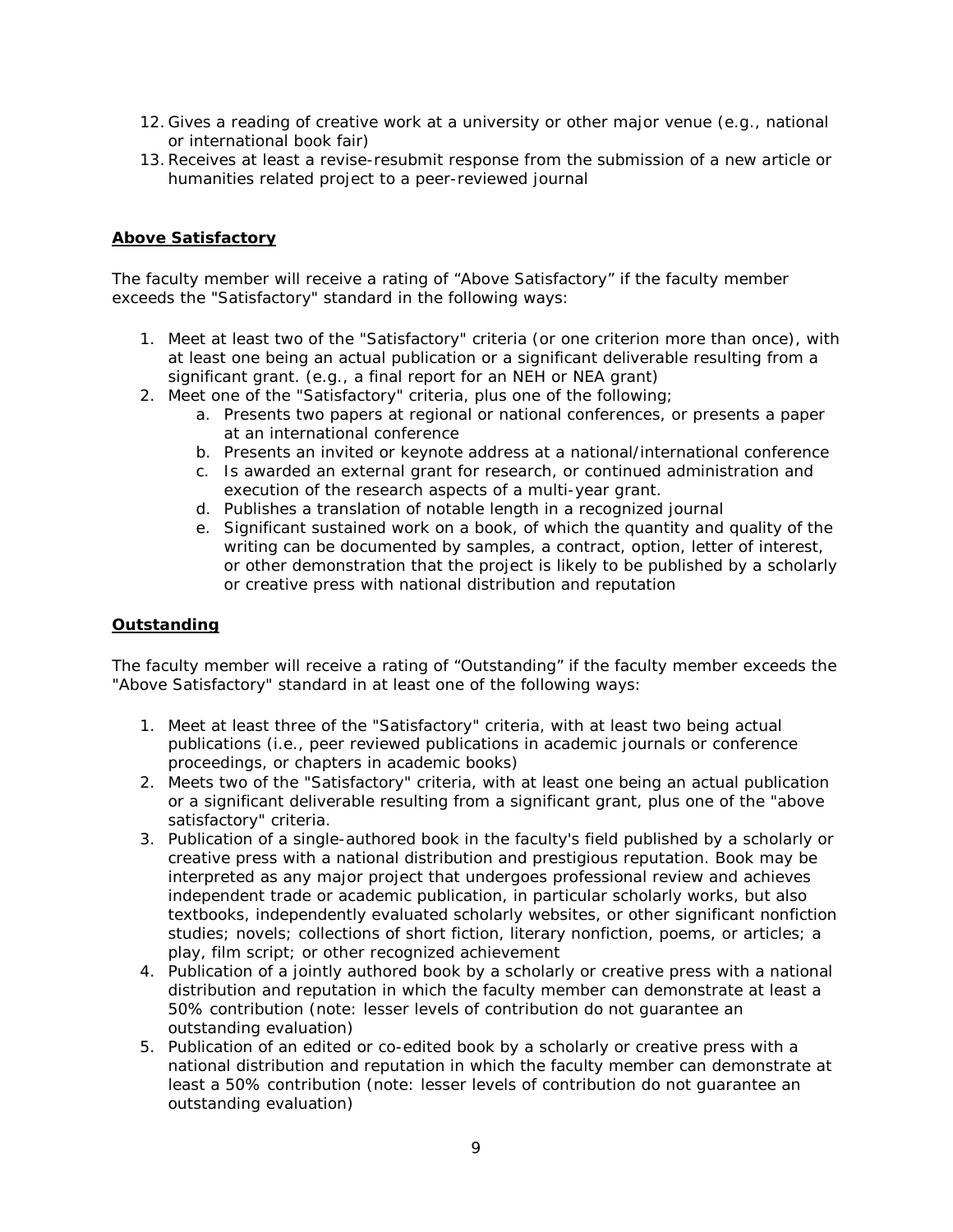- 6. Book-length translation with a reputable publisher
- 7. Research award from a professional organization
- 8. Meet the criteria for "Above Satisfactory", plus one of the following
	- a. Wins a UCF RIA Award
	- b. Wins a CAH or UCF award for research excellence
	- c. Is awarded multiple external grants or one very large or prestigious grant (e.g., major NEH grant, major foundation grant) as defined by standards in one's specialty. These standards will vary between areas that typically have access to major funding streams and those that do not, so a \$30K NEA grant may be equivalent for humanities scholars to a \$300K NSF grant for cognitive science scholars.

# **III. SERVICE**

All members of the Department are expected to share in the work of the Department. All members should expect to attend Department meetings, serve on Department committees, attend UCF graduation ceremonies as needed, and serve in other roles during any term spent in residence at the University when not excused entirely for a period of time for sabbatical or medical leave. In addition, faculty may engage in service work for the University, for their discipline, or for their profession. Faculty members should not expect to receive a Satisfactory evaluation for service if they do not meet these minimum expectations.

All tenured faculty members are expected to participate actively in the annual cumulative progress evaluation process concerning the tenure-earning faculty, all tenured faculty are expected to participate in the tenure review process when a colleague applies for tenure and promotion to associate professor, and all professors are expected to participate when a colleague applies for promotion to professor. More senior members are expected to assume leadership and mentorship roles appropriate to their experience and expertise.

Tenure-earning members of the Department should take care to avoid (and more senior members should help them to avoid) assuming too many service duties such that they interfere with their more important responsibilities to develop as teachers and scholars.

Below are the standards for full-time faculty to achieve a rating of satisfactory, above satisfactory or outstanding in service for the annual faculty evaluation. These standards indicate service at the department, college, university, community, and profession levels.

When the percentage of assignment for service differs from the departmental norm by at least 5%, the standards for assessing a faculty member's service contributions will be adjusted as follows: for each additional 5% allotted to service, an additional item from the list for a satisfactory evaluation will be required to receive a satisfactory, above satisfactory, or outstanding rating. The inverse applies for each 5% of assignment less than the department norm: one less item will be required to receive a satisfactory, above satisfactory or outstanding rating.

Journal editing, for which a faculty member does not receive alternate workload or have a pre-existing agreement for its assignment of percentage of effort, may have that work count as "Other Duties." The Department Chair, in consultation with the faculty member, will stipulate the percentage of effort, up to a maximum of 5%, and whether that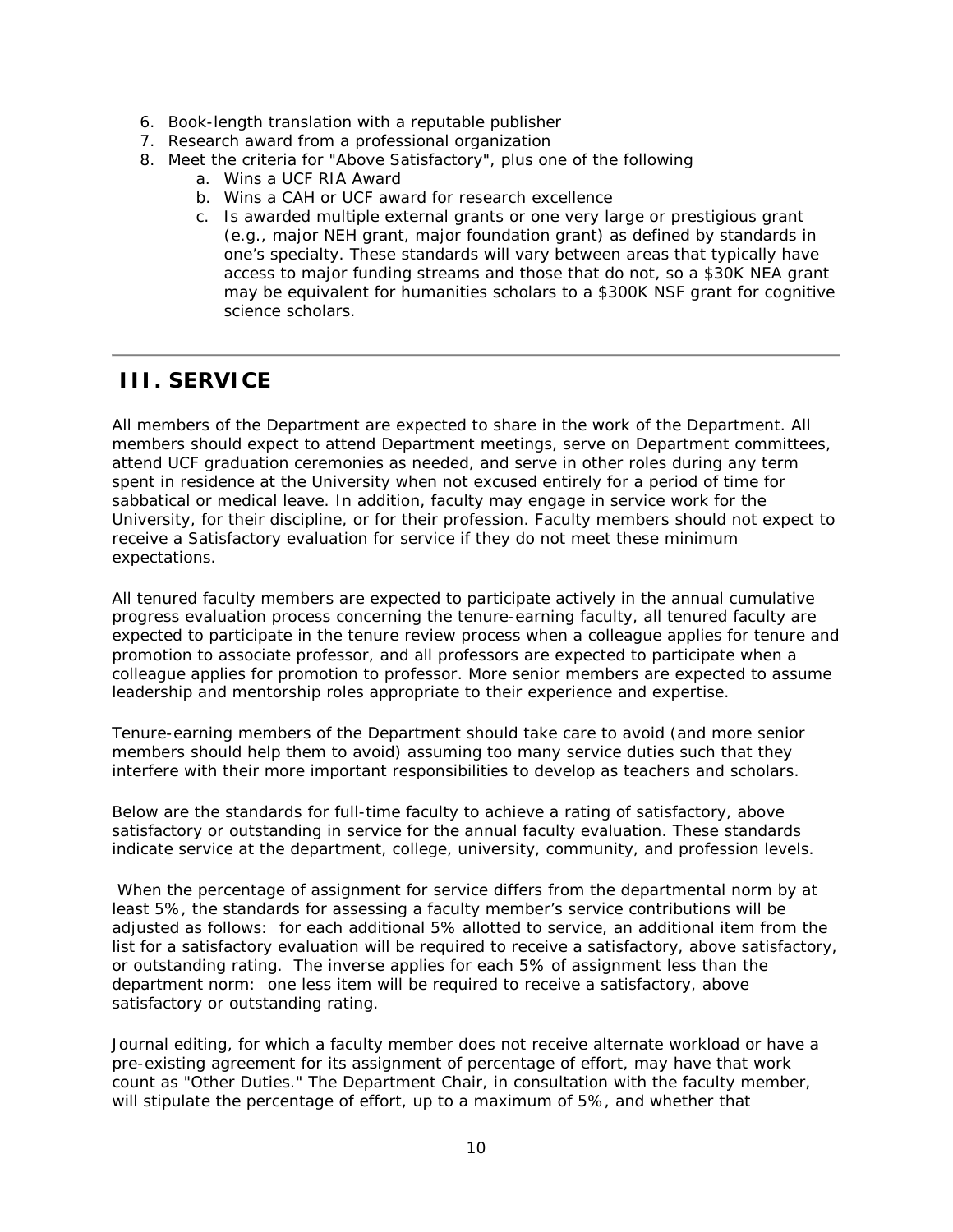percentage is to be deducted from the Research or the Service segment of the annual assignment.

### **Unsatisfactory**

Failure to meet the minimum conditions for satisfactory performance for a second year in a row, or extreme substandard performance in the evaluation period.

### **Conditional**

Failure to meet the minimum conditions for satisfactory performance.

# **For a Satisfactory Rating**

The faculty member will receive a rating of "Satisfactory" if the faculty member meets three (3) of the following standards, drawing from at least two of the items in the following list. At least one of these should include service on a department committee or some other activity that fulfills service to the department, unless other arrangements are made with the Chair. Also, all faculty members are responsible for providing documentation for all non-UCF service, such as letters of appointment, invitations to review manuscripts, or requests to serve as external evaluators. In addition, to receive credit for any of the items that follow, the service must be at least satisfactory in the judgment of the chair or other relevant supervisor. For example, those who do not attend regularly scheduled committee meetings or complete necessary service work in a timely and professional manner will not get credit for such committee work or other service. An activity does not count as service if it is compensated in some other way (e.g., by course release, stipend, etc.). However, it may be the case that some activity is compensated while other related activities might count as service (e.g., someone may be both a program director and advisor for the program. Advising may come with a course release, which would mean that it would not count for service credit, but that would not mean that being a director could not count as service). Ambiguities should be worked out in advance with the chair.

- 1. Serves on one or more departmental standing committees
- 2. Chairs a departmental committee
- 3. Serves on a departmental search committee or other ad hoc committee
- 4. Serves as a program director or graduate coordinator (Philosophy, Humanities, Religious Studies, Cognitive Science, or some other program such as Middle Eastern Studies), unless this is assigned/evaluated under "other duties".
- 5. Administrates program assessment
- 6. Advises or provides other substantial service to a student organization
- 7. Serves on a CAH committee (for example, Promotion and Tenure, TIP Criteria, TIP Selection, RIA Selection, Sabbatical, Curriculum, Dean's Advisory)
- 8. Serves on a university committee (for example, Promotion and Tenure, Curriculum, Graduate College)
- 9. Serves on Faculty Senate
- 10.Serves as officer, board member or in some other major role for an organization related to UCF
- 11. Gives a public lecture to a local or regional group or organization related to one's areas of expertise
- 12. Gives a talk to a public, private, or charter school related to one's areas of expertise
- 13. Participates in contest judging for a public, private, or charter school or educationrelated community organization